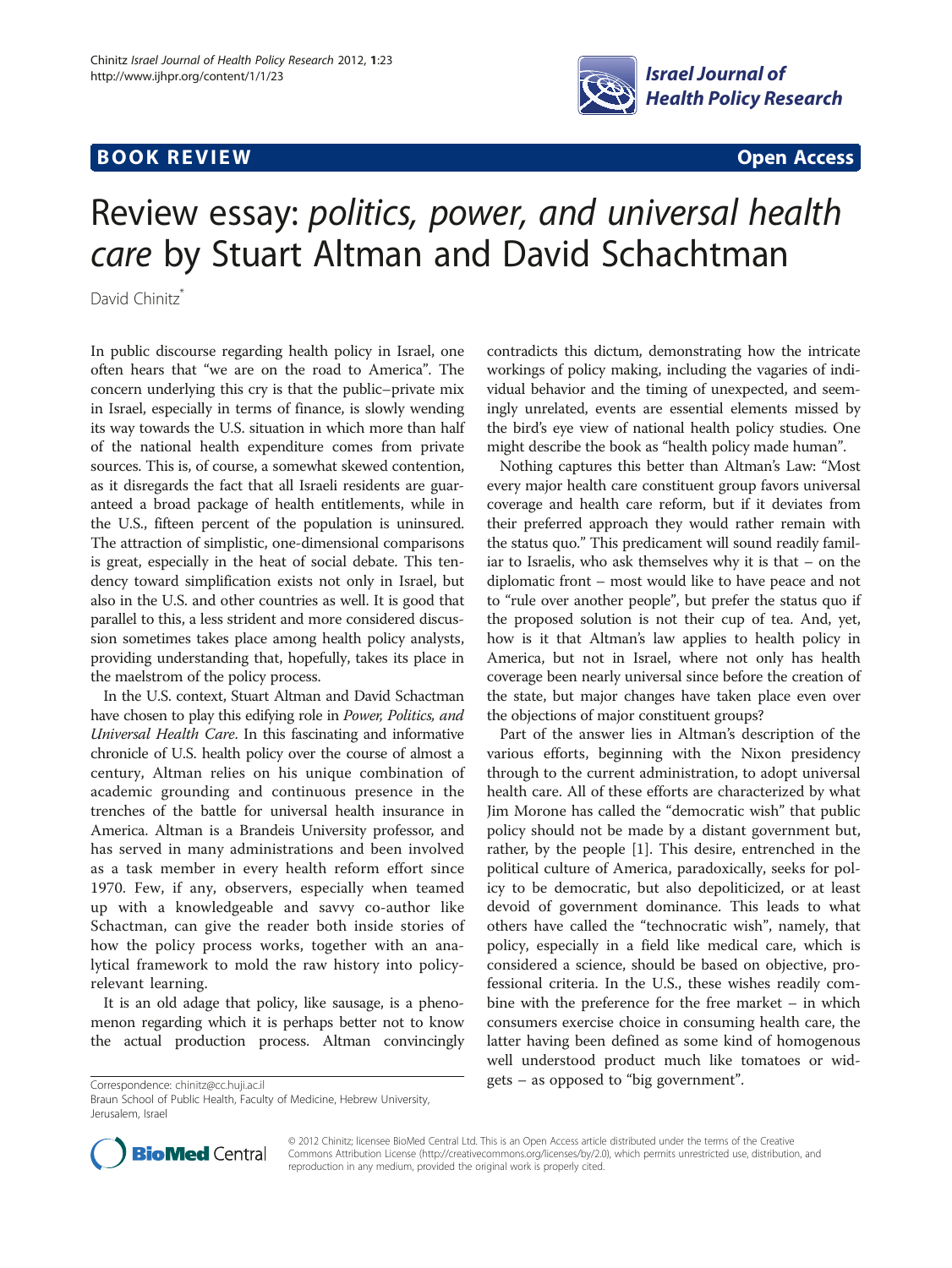Thus, as described by Altman, Richard Nixon was interested in promoting universal health care, but wanted to ground this in what he perceived as market-based solutions that would not be perceived by his Republican constituency as big government. Seeking to head off competition from Edward Kennedy, a leading democratic contender for the Presidency and the leading proponent of national health insurance, Nixon enacted legislation that required employers to offer their employees the option to obtain health coverage from health maintenance organizations (HMO). Nixon, familiar with Kaiser Permanente that had its roots in his home state of California, perceived that this type of pre-paid group practice would, in the context of market competition, provide cheaper and higher quality care, thus enabling more Americans to obtain coverage. But pre-paid group practice, sounding a bit too "socialized" and at odds with the mainstream medical profession, based on solo, fee for service, practice, had to be morphed into HMOs. The HMOs that formed to meet the requirements of Nixon's plan were mainly open panel, non-group practice, and exercised relatively little management over their providers. Ultimately, not only did Nixon fail to enact his Comprehensive Health Insurance Plan, in which Altman had a major role in crafting, also he did not need to worry about Kennedy who became embroiled in a personal scandal that derailed his presidential ambitions at the time.

This legacy of efforts to enact national health care reform based on technical, market based, ostensibly depoliticized mechanisms, congruent with Altman's Law, is repeated in the Clinton plan to base reform on "managed competition". As described by Altman, the technocratic, secretive policy task force led by Hillary Clinton created too much suspicion and, despite its purported intent to be market based, was portrayed by the insurance industry as a recipe for government limitations on freedom of choice for patients and providers in the health system.

It is in the Obama administration that, according to Altman, politics asserts itself in a way that cannot be suppressed in the health reform debate. Perhaps learning from the Clinton experience, President Obama did not propose his own plan, but waited for a combination of proposals from the Congress that he could mold into legislation that would, and eventually did, pass. Coming at the same time as the collapse and bailout of the financial system, Obama could not "hide" the need for regulations that would not only reform unpopular practices of the insurance industry, but would also lead to cost savings that would balance the cost of expanding coverage. For the first time since the enactment of Medicare and Medicaid, the federal government dealt first with expanding coverage, and put off cost containment to the future. As Altman points out, it remains to be seen how much of

cost containment will actually be implemented and to what degree it will succeed.

When presented to Israeli students of health policy, this history of U.S. health policy is nearly incomprehensible. How, they ask, can a political culture operate on the assumption that health care should be organized without a strong role for government? How can the American system, to which many Israelis, rightly or wrongly, look for examples in sound and accountable fiscal policy, seek to expand coverage without simultaneously dealing with cost containment?

These Israelis perhaps forget that for forty-six years various efforts to nationalize health insurance encountered severe resistance in the form of a preference for the pluralistic system of private not-for-profit sickness funds, and the "politicization" inherent in the trilateral linkage among the Histadrut, the Labor Party, and Kupat Cholim Clalit. It was, in part, this politicization of health that created financial instability in the system, so that reform was readily linked to cost containment. Since enactment of NHI in Israel, the politics of health have dealt head on with the tension between the desire for more services and the need to control the budget. Many of the cost containment provisions in the Obama Affordable Care Act, such as cost effectiveness research and integrated accountable care organizations, are already deployed in Israel, underpinning the system of universal coverage. The politics of entitlements are institutionalized in mechanisms such as the committee to update the basket of services.

Observers from other western health systems, looking at Israelis looking at the U.S. story as told by Altman, will exclaim that, in all of their systems, governments first made coverage universal and then began to deal with cost containment. For reasons of history and politics, Israel has become extremely explicit about cost containment, perhaps more so than any other country. Other Western systems are increasingly overlaying their long history of universal coverage and global budgets with explicit rules about practice and entitlements. Ironically, the U.S. is the source of many of the tools, such as managed care, DRGs, risk-adjusted capitation, and cost effectiveness research, that are being deployed elsewhere within national health systems. This demonstrates the fact that such technical tools of health system management and regulation are not stand alone solutions, but need to be enveloped in political institutions that can overcome Altman's law.

The question is whether the Obama Affordable Care Act can meet those challenges and, if it does, whether it will succeed in bringing about universal coverage and, eventually, cost containment of the ever growing U.S. health expenditure. While the book by Altman and Schachtman does not purport to make a prediction on